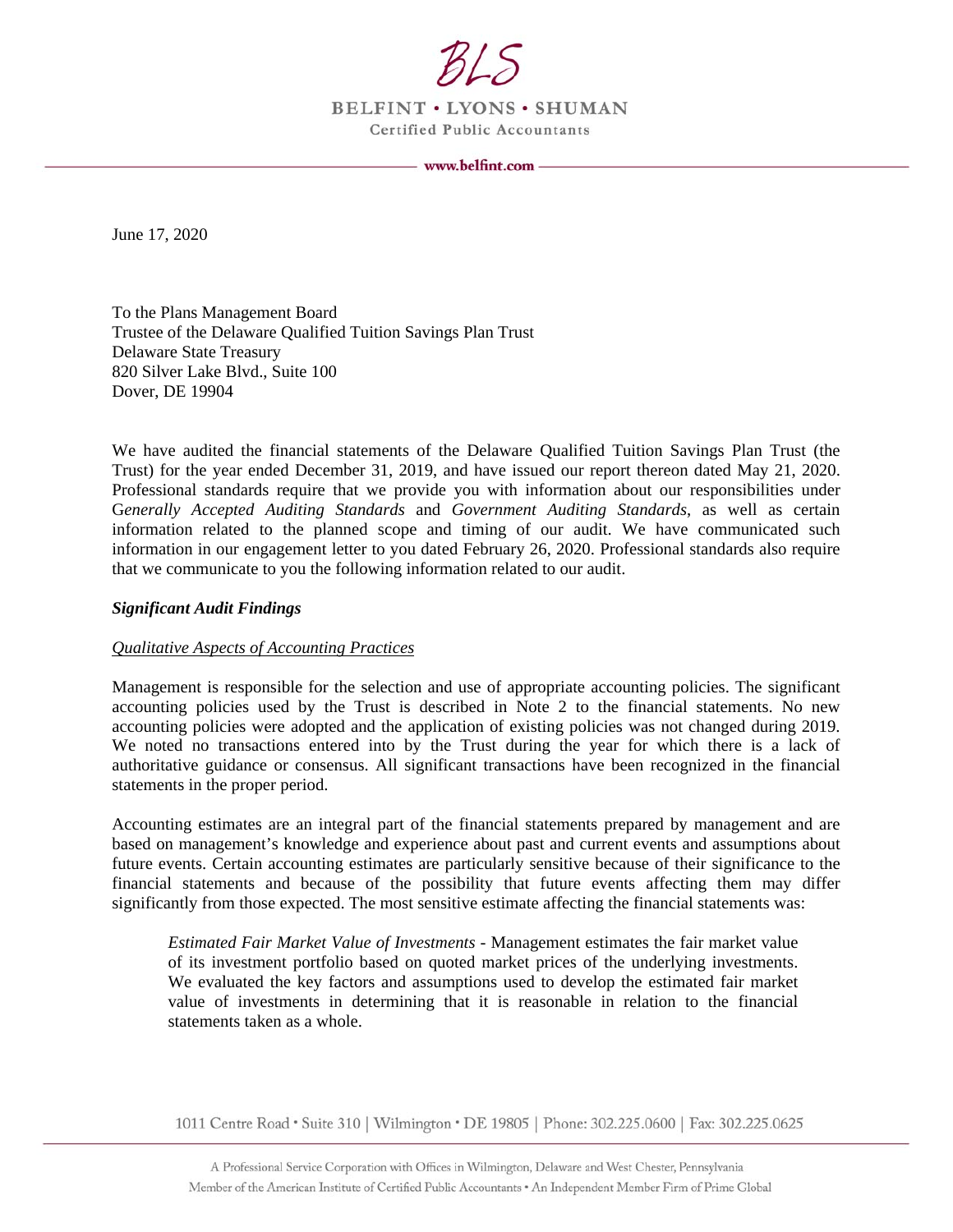To the Plans Management Board Trustee of the Delaware Qualified Tuition Savings Plan Trust June 17, 2020 Page 2 of 3

# *Significant Audit Findings - Continued*

## *Qualitative Aspects of Accounting Practices - Continued*

Certain financial statement disclosures are particularly sensitive because of their significance to financial statement users. The most sensitive disclosures affecting the financial statements were:

The disclosure of fair values of financial instruments as of December 31, 2019 as described in Note 2 to the financial statements.

The financial statement disclosures are neutral, consistent, and clear.

### *Difficulties Encountered in Performing the Audit*

We encountered no significant difficulties in dealing with management in performing and completing our audit.

### *Corrected and Uncorrected Misstatements*

Professional standards require us to accumulate all known misstatements identified during the audit, other than those that are clearly trivial, and communicate them to the appropriate level of management. No misstatements were noted during the audit.

## *Disagreements with Management*

For purposes of this letter, a disagreement with management is a financial accounting, reporting, or auditing matter, whether or not resolved to our satisfaction, that could be significant to the financial statements or the auditors' report. We are pleased to report that no such disagreements arose during the course of our audit.

#### *Management Representations*

We have requested certain representations from management that are included in the management representation letter dated May 21, 2020.

# *Management Consultations with Other Independent Accountants*

In some cases, management may decide to consult with other accountants about auditing and accounting matters, similar to obtaining a "second opinion" on certain situations. If a consultation involves application of an accounting principle to the Trust's financial statements, or a determination of the type of auditors' opinion that may be expressed on those statements, our professional standards require the consulting accountant to check with us to determine that the consultant has all the relevant facts. To our knowledge, there were no such consultations with other accountants.

#### *Other Audit Findings or Issues*

We generally discuss a variety of matters, including the application of accounting principles and auditing standards, with management each year prior to retention as the Trust's auditors. However, these